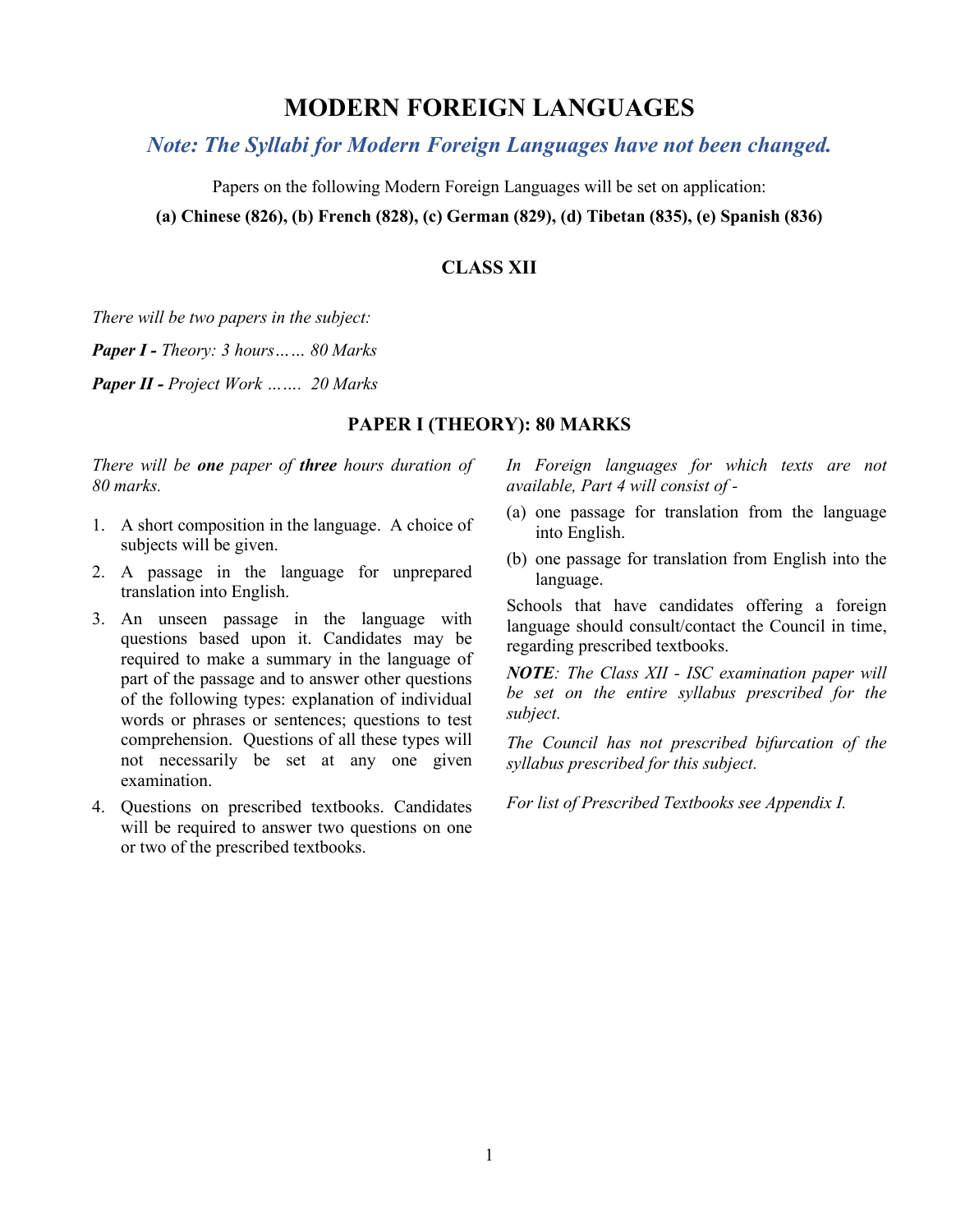## **PAPER II (PROJECT WORK): 20 Marks**

In addition to the syllabus prescribed above, candidates are also required to be assessed in Project Work.

Details of the same are given below:

### **PROJECT WORK FOR CLASS XII**

Project Work in Class XII comprises of assessment of candidates in *three* projects, *one each* on **Listening, Speaking** and **Writing Skills**.

Listening and Speaking skills are to be **assessed internally**, by the School in Class XII.

Writing Skills are to be **assessed externally** by the **Visiting Examiner, appointed locally and approved by the Council**.

Details of assignments for Project Work are given below:

#### *Listening Skills (to be internally assessed by the subject teacher)*

An unseen passage of about 500 words or a poem (of appropriate length) may be read aloud, twice, the first time at normal reading speed and the next time at a slower speed. The passage/poem may be taken from any book, newspaper, magazine, journal and so on but **not from an ICSE or ISC textbook**. A suitable audio clip may also be used.

*Students may make brief notes during the readings/playing of the audio clip, followed by answering objective type questions based on the passage/poem/audio clip, on the paper provided.*

# *Speaking Skills (to be internally assessed by the subject teacher)*

Students are to be assessed through an individual presentation, e.g. extempore speaking, declamation, recitation, debate, of about three minutes followed by a discussion with the subject teacher, for another two or three minutes.

#### **List of suggested assignments for Project Work:**

- 1. Narrating an experience
- 2. Giving directions or instructions on how to make or operate something
- 3. Providing a description
- 4. Giving a report
- 5. Expressing an opinion or a theme-based conversation
- 6. Giving a speech on a selected topic.

#### *Writing Skills (Language/Literature): to be assessed externally by the Visiting Examiner*

Candidates will be required to undertake *one written assignment of about 250 words* on any aspect of Language /Literature syllabus covered in Class XII.

#### **List of suggested assignments for Project Work:**

- 1. Summarising / paraphrasing of the chosen text.
- 2. An autobiographical experience.
- 3. Review of a book/serial/play/performance.
- 4. Writing a short story based on a poem.
- 5. Writing a poem based on a story.
- 6. Analysing the relevance of a selected story/couplets in the present-day context.
- 7. Imagining an alternate outcome or ending or extension of the chosen text and its impact on the plot/setting/characters/mood and tone.
- 8. Imagining oneself as one of the main characters of the story/novel/drama and describing what one would like to change in the story/novel/drama, giving reasons for the same.
- 9. Analysing the theme of the story/poem/novel and expressing one's opinion on the same.

# **EVALUATION**

### **Marks (out of a total of 20) should be distributed as given below:**

|       |                          | Internal Evaluation                                 | by | the |          |
|-------|--------------------------|-----------------------------------------------------|----|-----|----------|
|       | Teacher*                 |                                                     |    |     | 5 Marks  |
|       | Listening Skills (Aural) |                                                     |    |     | 5 Marks  |
|       |                          | Speaking Skills (Oral)                              |    |     |          |
| 2.    | Skills**                 | External Evaluation<br>Visiting Examiner of Writing | by | the | 10 Marks |
| TOTAL |                          |                                                     |    |     | 20 Marks |